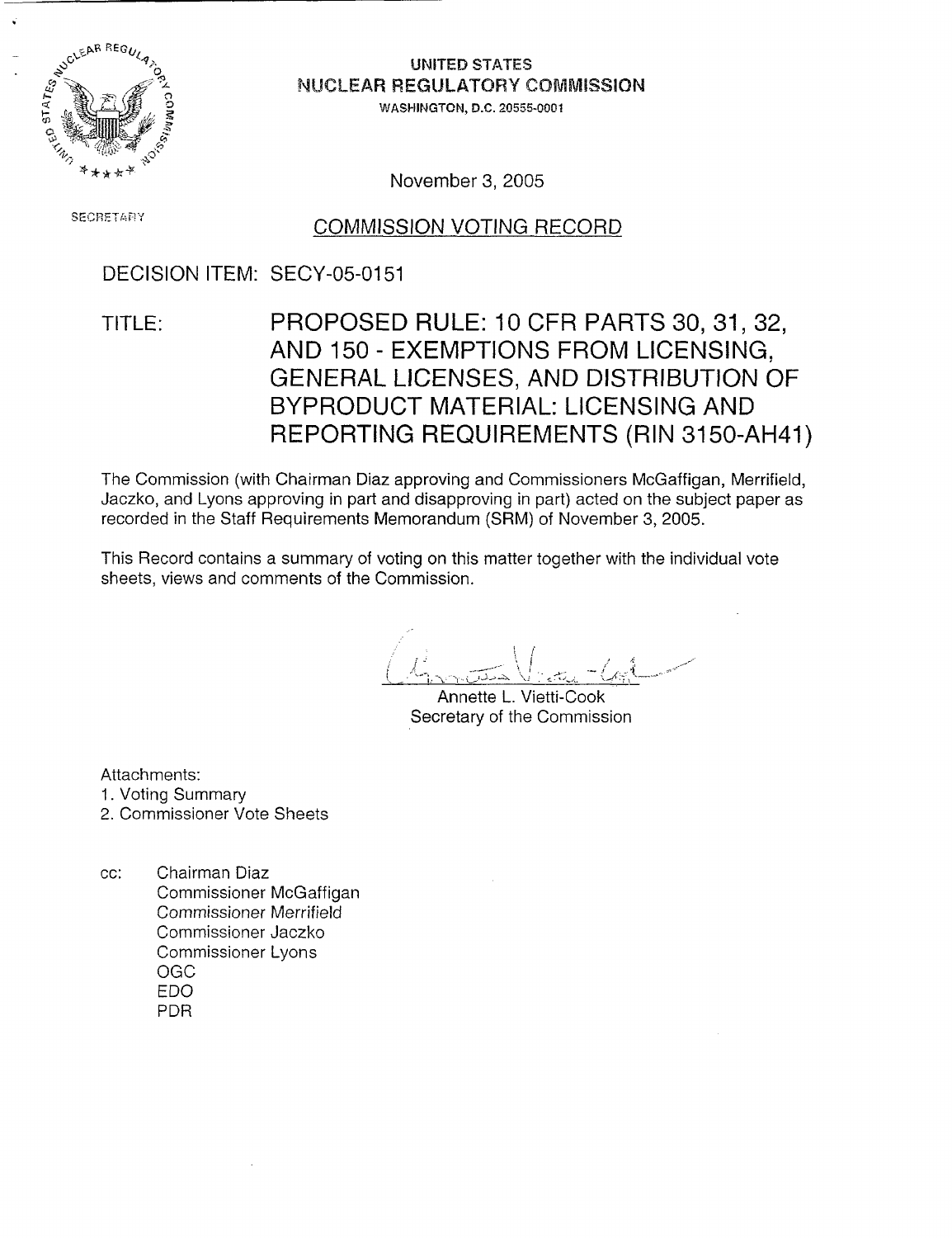## VOTING SUMMARY - SECY-05-0151

### RECORDED VOTES

|                         |              |    | NOT | APRVD DISAPRVD ABSTAIN PARTICIP COMMENTS | DATE     |
|-------------------------|--------------|----|-----|------------------------------------------|----------|
| CHRM. DIAZ              | X            |    |     | X                                        | 10/3/05  |
| COMR. McGAFFIGAN X      |              | X  |     | X.                                       | 10/26/05 |
| <b>COMR. MERRIFIELD</b> | $\mathsf{X}$ | X  |     | X                                        | 10/6/05  |
| COMR. JACZKO            | X            | X. |     | X                                        | 10/14/05 |
| COMR. LYONS             | X            | X  |     | X                                        | 10/12/05 |

## COMMENT RESOLUTION

In their vote sheets, Chairman Diaz approved and Commissioners McGaffigan, Merrifield, Jaczko, and Lyons approved in part and disapproved in part and all Commissioners provided some additional comments. Subsequently, the comments of the Commission were incorporated into the guidance to staff as reflected in the SRM issued on November 3, 2005.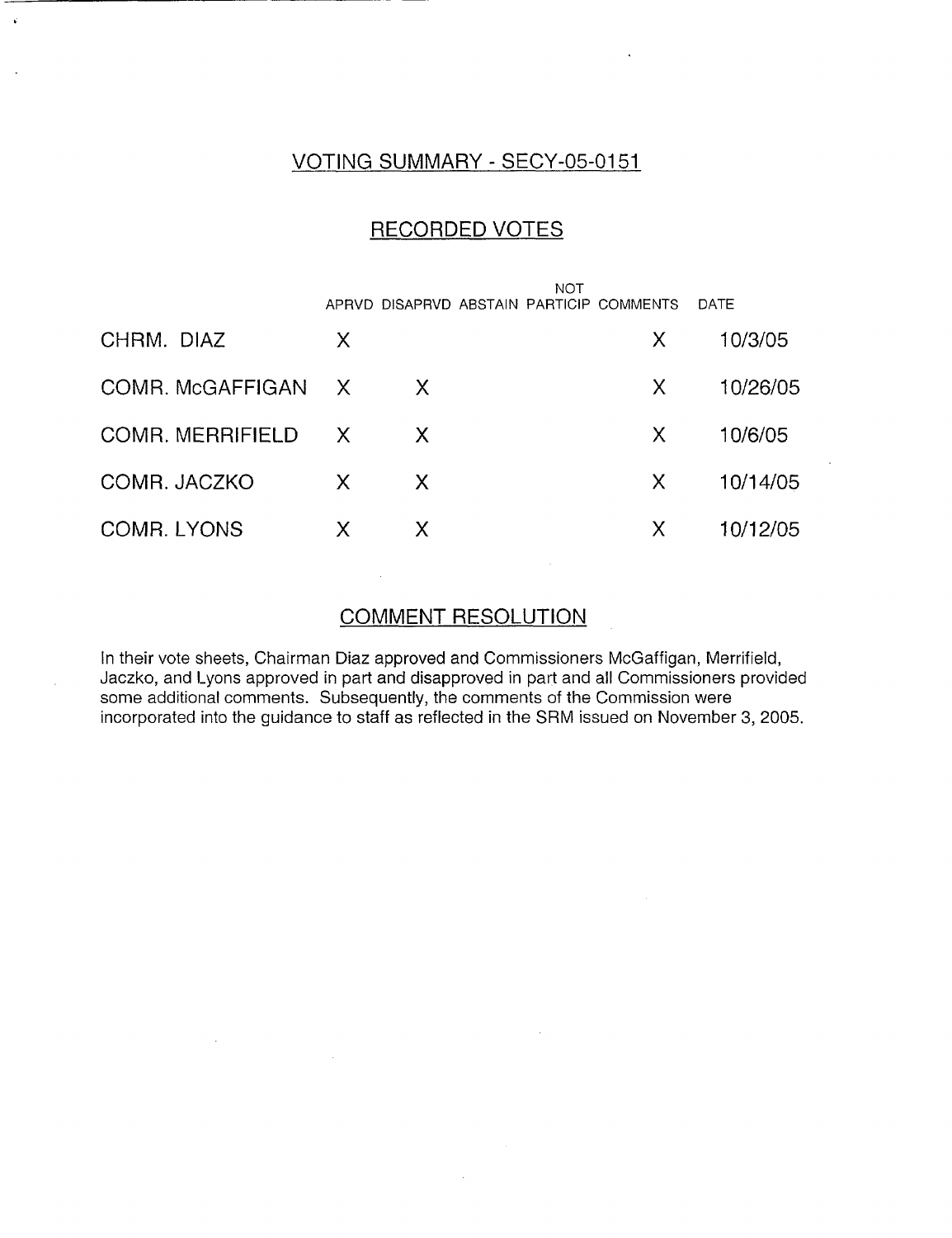# RESPONSE SHEET

Annette Vietti-Cook, Secretary TO:

CHAIRMAN DIAZ FROM:

 $\ddot{\rm s}$ 

SUBJECT: SECY-05-0151 - PROPOSED RULE: 10 CFR PARTS 30, **31, 32,** AND 150 - EXEMPTIONS FROM LICENSING, GENERAL LICENSES, AND DISTRIBUTION OF BYPRODUCT MATERIAL: LICENSING AND REPORTING REQUIREMENTS (RIN 3150-AH41)

|                    | Approved $\overrightarrow{L}$ Disapproved | Abstain |
|--------------------|-------------------------------------------|---------|
| Not Participating  |                                           |         |
| COMMENTS: attached |                                           |         |

|                                | SIGNATURE   |
|--------------------------------|-------------|
|                                | eric<br>◚   |
|                                | <b>DATE</b> |
|                                |             |
| Entered on "STARS" Yes \<br>No |             |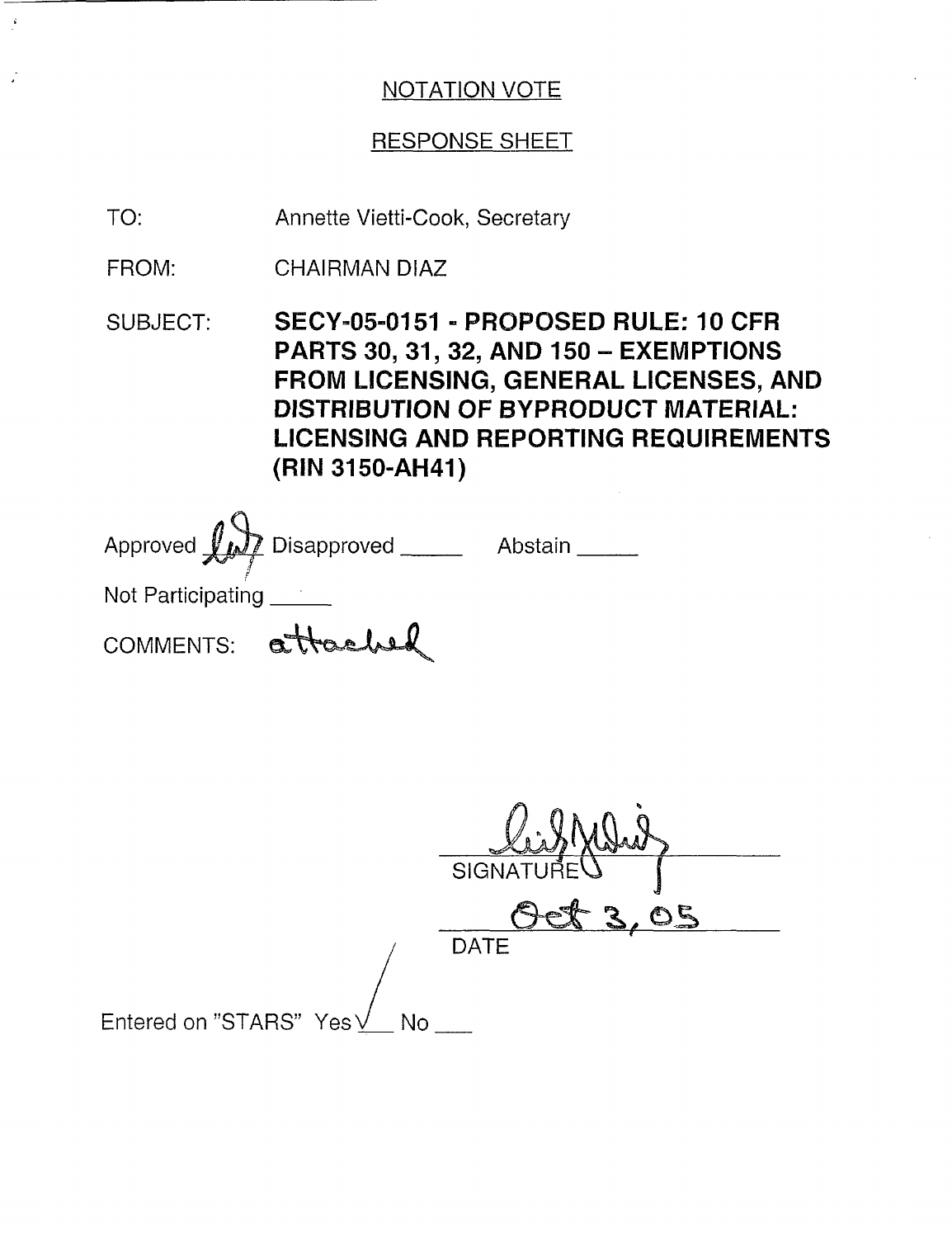effort was an assessment of the potential and likely doses to workers and the public under these exemptions. The assessment of doses associated with most of these exemptions can be found in NUREG-1717<sup>1</sup>, "Systematic Radiological Assessment of Exemptions for Source and Byproduct Materials," June 2001. For some exemptions, the difference between potential (possible under the conditions of the exemption) and likely doses is significant because actual use of the exemption is limited or nonexistent, or significantly lower quantities are used in products than is potentially allowed under the exemption.

This proposed action concerns only conclusions of the reevaluation of regulations governing byproduct material. Any potential revisions to the regulations governing source material would be addressed in the future. In addition to the exemptions themselves, the NRC has reviewed the existing regulations governing the distribution of byproduct material to persons for use under the exemptions.

Generally, the systematic assessment of exemptions determined that no significant problems exist with the current uses of byproduct materials under the exemptions from licensing. Actual exposures of the public likely to be occurring are in line with Commission policy concerning acceptable doses from products and materials used under exemptions from licensing. However, in some cases, the regulatory constraints and controls in place may not be

 $^{\rm 1}$ NUREG 1717 is a historical document developed using the models and methodology available in the 1990s. The NUREG provides the estimate of the radiological impacts of the various exemptions from licensing based on what was known about distribution of material under the exemptions in the early 1990s. NUREG 1717 was used as the initial basis for evaluating the regulations for exemptions from licensing requirements and determining whether those regulations adequately ensured that the health and safety of the public was protected consistent with NRC policies related to radiation protection. The agency will not use the results presented in NUREG-1717 as a sole basis for any regulatory decisions or future rulemaking without additional analysis.

Copies of NUREGs may be purchased from the Superintendent of Documents, U. S. Government Printing Office, P.O. Box 37082, Washington, DC 20013-7082. Copies are also available from the National Technical Information Service, 5285 Port Royal Road, Springfield, VA 22161. A copy is also available for inspection and/or copying for a fee at the NRC public Document Room, One White Flint North, 11555 Rockville Pike, Public File Area 01 -F21, Rockville, MD.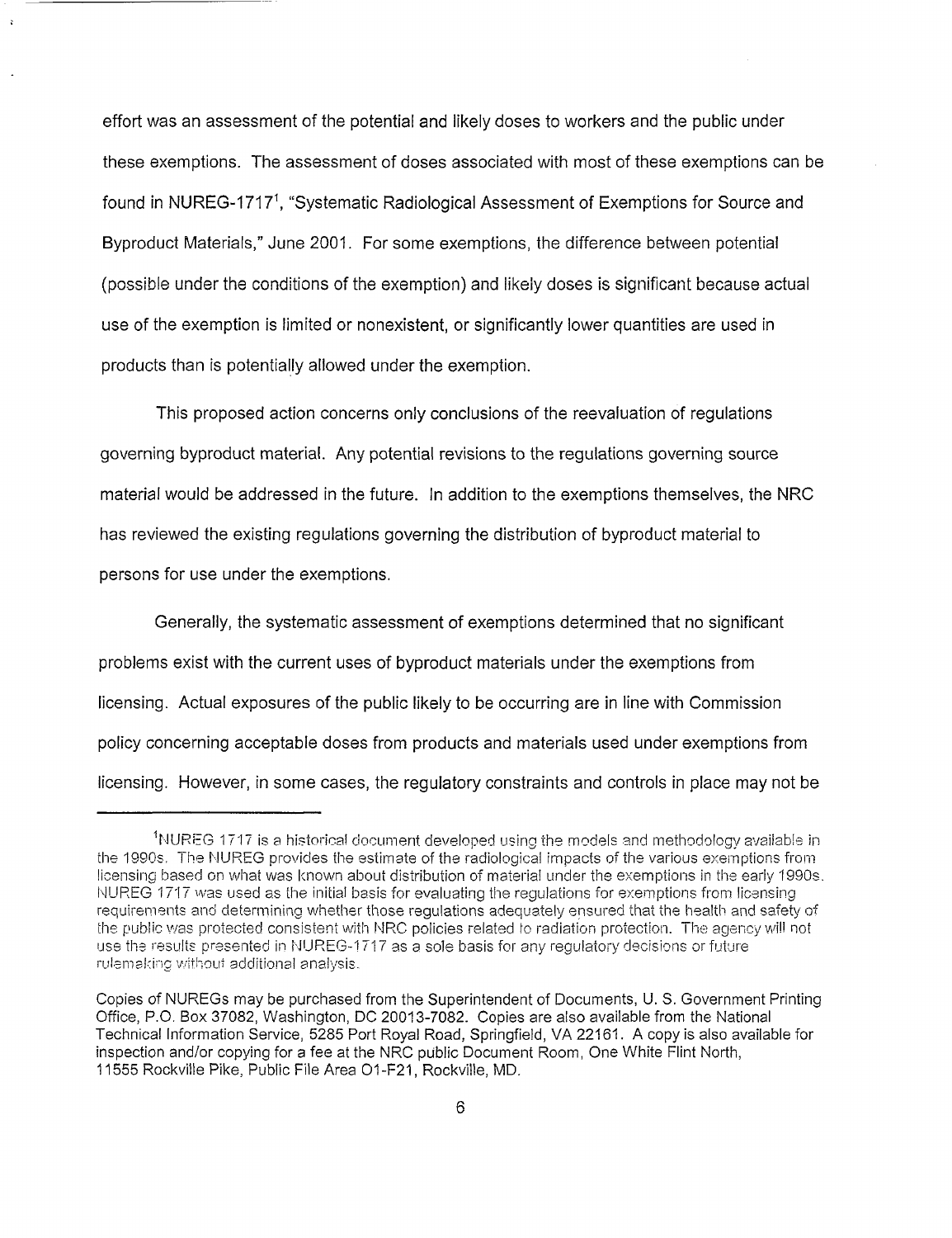of Wisconsin noted particularly the revision to § 31.5(c)(8) and suggested that the NRC suspend the proposed revision of § 31.5 until the Commission has evaluated a recently submitted OAS petition for rulemaking to determine if the petition offers a better alternative. Illinois supported the revision of § 31 .5(c)(8), but disagreed with that of § 31 .5(c)(1 0), which would allow longer time for some general licensees to report losses and thefts under Part 20. Illinois also suggested revising the labeling requirements (in § 32.19(d)(2)) so that the label would state that exempt quantities "shall" not be combined (rather than "should").

The OAS petition referred to by Wisconsin suggests that those devices used under general license and covered by the registration requirement in § 31 .5(c)(13), be required to be specifically licensed instead. The change proposed by the staff in this rule only effects general licenses that are not covered by the registration requirement. As a result, the NRC has determined that the actions suggested by the OAS petition, if taken, would not negatively impact the proposed changes in this action; the issues are sufficiently independent that the NRC does not believe these changes should await resolution of the petition.

The NRC does not believe that the revision to § 31.5(c)(10) would result in any increase in risk to the public. Reports are required immediately or within 30 days depending on radionuclide and quantity, after the loss or theft becomes known to the licensee. The change simply allows the longer time period for some additional devices. No effective change in the likelihood of the notification resulting in recovery of the devices is anticipated, and, as discussed above, the devices for which this change is applicable present limited risks in any case.

The labeling requirement in § 32.19(d) is a notification from a licensee to a non-licensee. The label provides information to the user; however, this direction is not enforceable. A revision to the exemption in § 30.18 itself is being proposed in order to make the intent demonstrated by

29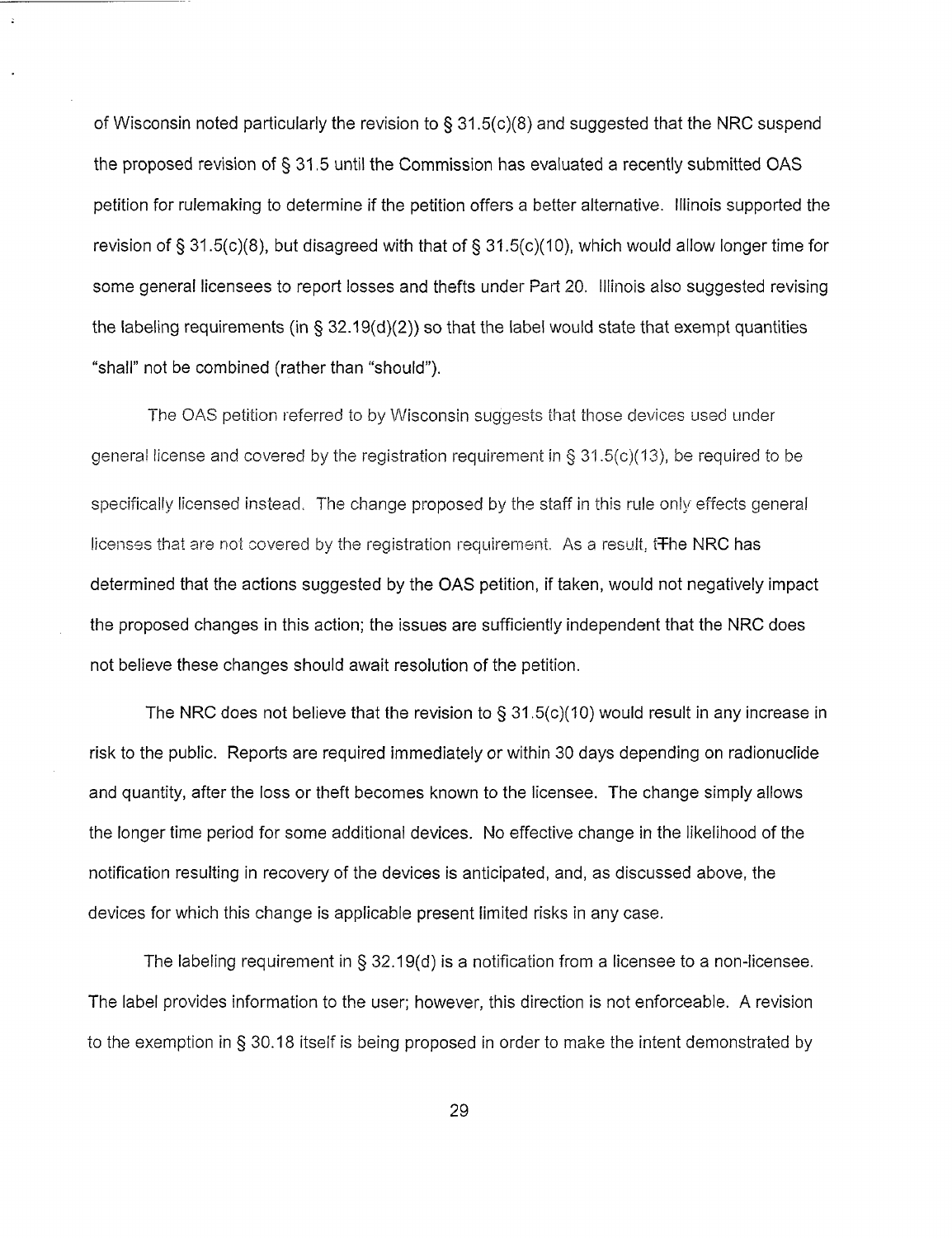## RESPONSE SHEET

- Annette Vietti-Cook, Secretary TO:
- COMMISSIONER MCGAFFIGAN FROM:
- SUBJECT: **SECY-05-0151 PROPOSED RULE: 10 CFR PARTS 30, 31, 32, AND 150** - **EXEMPTIONS FROM LICENSING, GENERAL LICENSES, AND DISTRIBUTION OF BYPRODUCT MATERIAL: LICENSING AND REPORTING REQUIREMENTS (RIN 3150-AH41)**

in part in part Approved X Disapproved X Abstair

Not Participating

COMMENTS:

See attached comments.

*IL*  $SIGN$ 

DATE

Entered on "STARS" Yes  $\chi$  No  $\chi$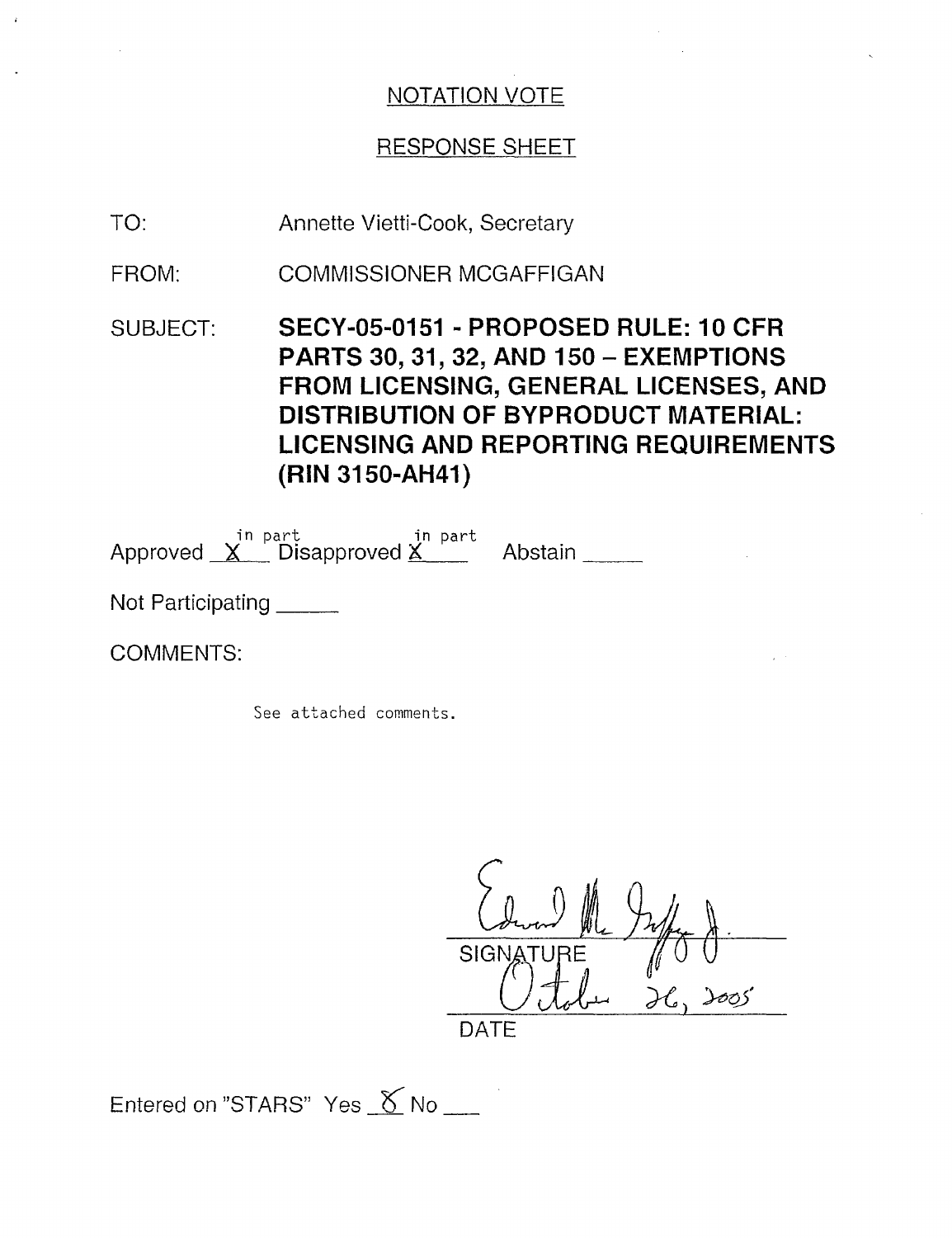#### **Commissioner McGaffigan's Comments on SECY-05-0151**

I approve in part and disapprove in part, the staff's recommendations concerning proposed revision to 10 CFR Parts 30, 31, 32, and 150.

I support the edits and comments of both Chairman Diaz and Commissioner Merrifield. I have stated publicly that I believe the analyses contained in NUREG-1717 are overly conservative anf flawed. I have supported placing a caveat in NUREG -1717 to inform the public that the Commission has not and will not rely on the analysis contained in that NUREG without further analyses. So I support the Chairman's footnote to that point.

I also agree with my fellow Commissioners and disapprove the staff recommendation to exempt general licensees for radioactive material not in the registration program from immediately reporting the loss or theft of material. I agree with the staff that the risks associated with the loss of this material is extremely low. However, in this time of increased scrutiny and public concern over the loss of material it is not wise to give the public the impression that we are allowing material to be lost without reporting.

 $\left\{\begin{array}{l}\mathcal{W}_{2}\rightarrow\mathcal{W}_{1}\text{ is a }\mathcal{W}_{2}\text{ is a }\mathcal{W}_{1}\text{ is a }\mathcal{W}_{2}\end{array}\right.$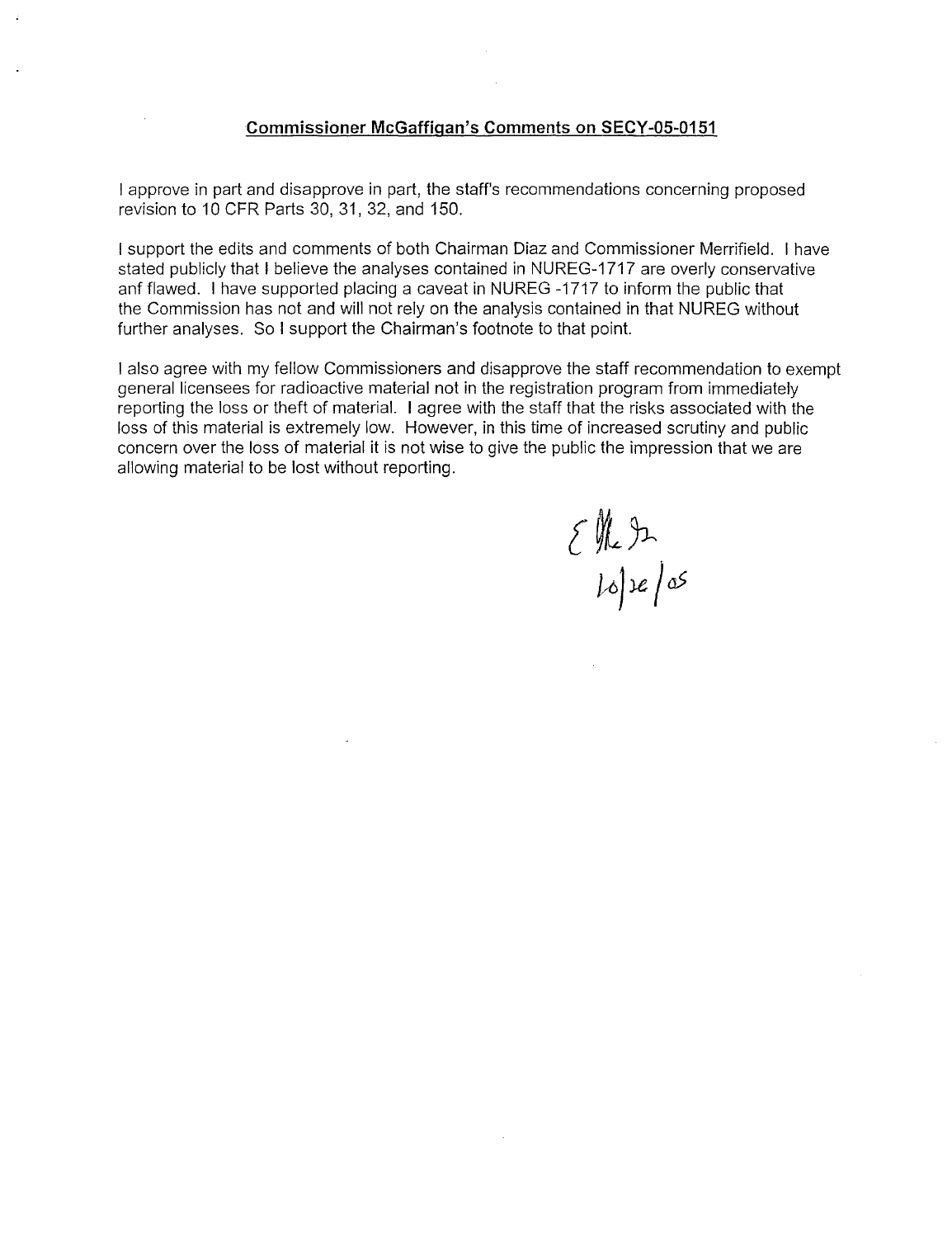## RESPONSE SHEET

Annette Vietti-Cook, Secretary TO:

COMMISSIONER MERRIFIELD FROM:

SUBJECT: SECY-05-0151 - PROPOSED RULE: 10 CFR PARTS **30, 31, 32,** AND 150- EXEMPTIONS FROM LICENSING, GENERAL LICENSES, AND DISTRIBUTION OF BYPRODUCT MATERIAL: LICENSING AND REPORTING REQUIREMENTS (RIN 3150-AH41)

| بمماه             | سمحه                       |         |
|-------------------|----------------------------|---------|
| Approved $\angle$ | Disapproved $\mathcal{V}'$ | Abstain |

Not Participating

COMMENTS:

See atta**h/** comments.

**SGKATURE** DATE

Entered on "STARS" Yes  $X$  No  $\qquad$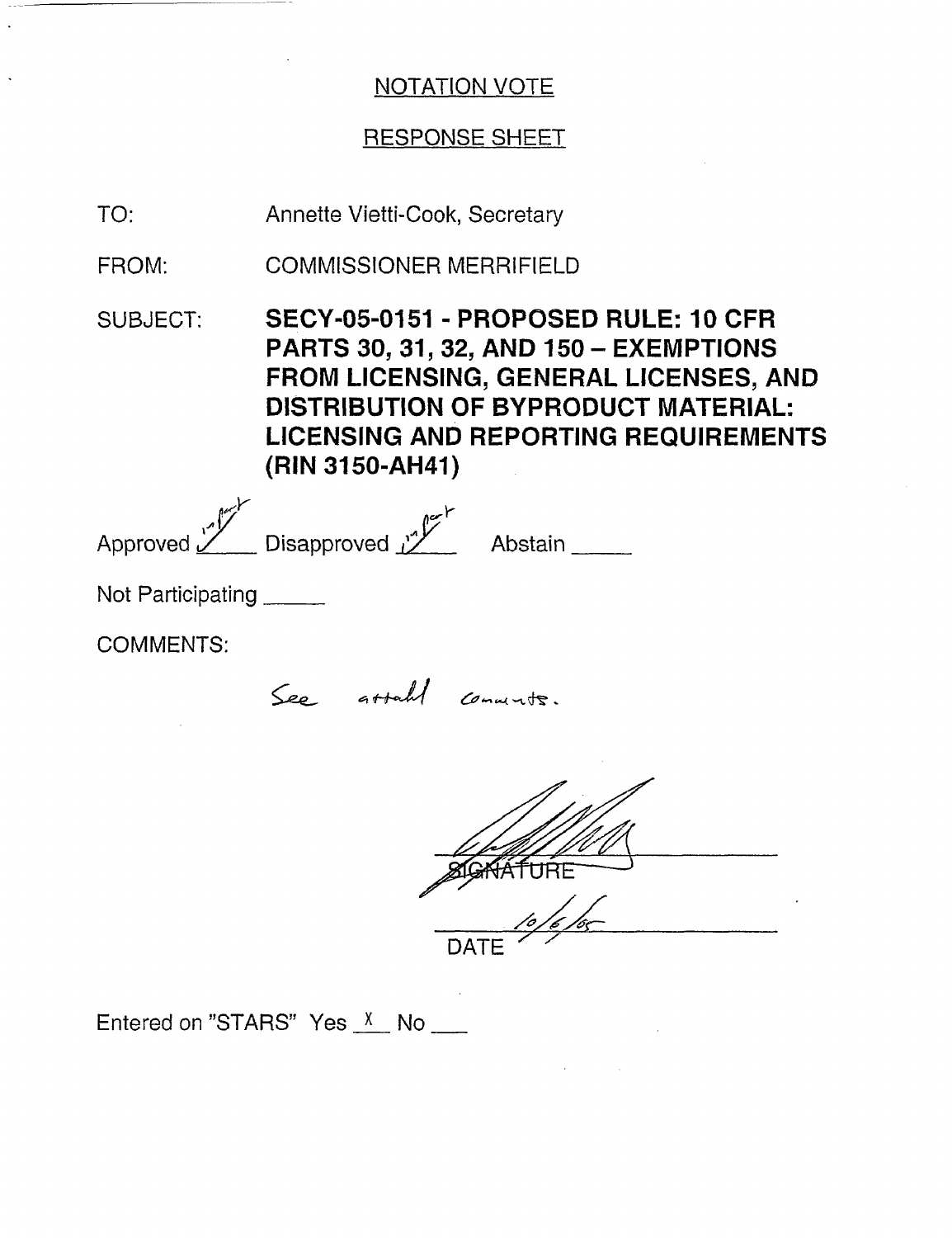#### Comments from Commissioner Merrifield on SECY-05-0151:

I approve, with modifications/revisions, discussed below the staff recommendations in SECY-05-0151 concerning proposed rulemaking for 10 CFR Parts 30, 31, 32, and 150.

First, I support and approve the two revisions proposed by the Chairman. Whenever the staff references NUREG 1717 in a document, a footnote should be provided that places the NUREG in its appropriate context. The Chairman's vote also clarifies why it is acceptable to proceed with this rulemaking even though there is a petition for rulemaking by the Organization of Agreement States that addresses general licensees because the final decision on that petition would not be affected by this rulemaking.

Second, I disapprove the staff recommendation to exempt general licensees for radioactive material not in the registration program from immediately reporting the loss or theft of the material. I clearly understand the staff basis for this recommendation. However, I do not believe that it is prudent to send the unintended message to general licensees that loss of their material is not important. Reducing the immediate reporting requirement in our regulations could send such a message. In addition, I also believe this sends the wrong message to the general public. However, this vote does not mean the staff should change its current practice for dealing with such licensees.

 $\frac{1}{2}$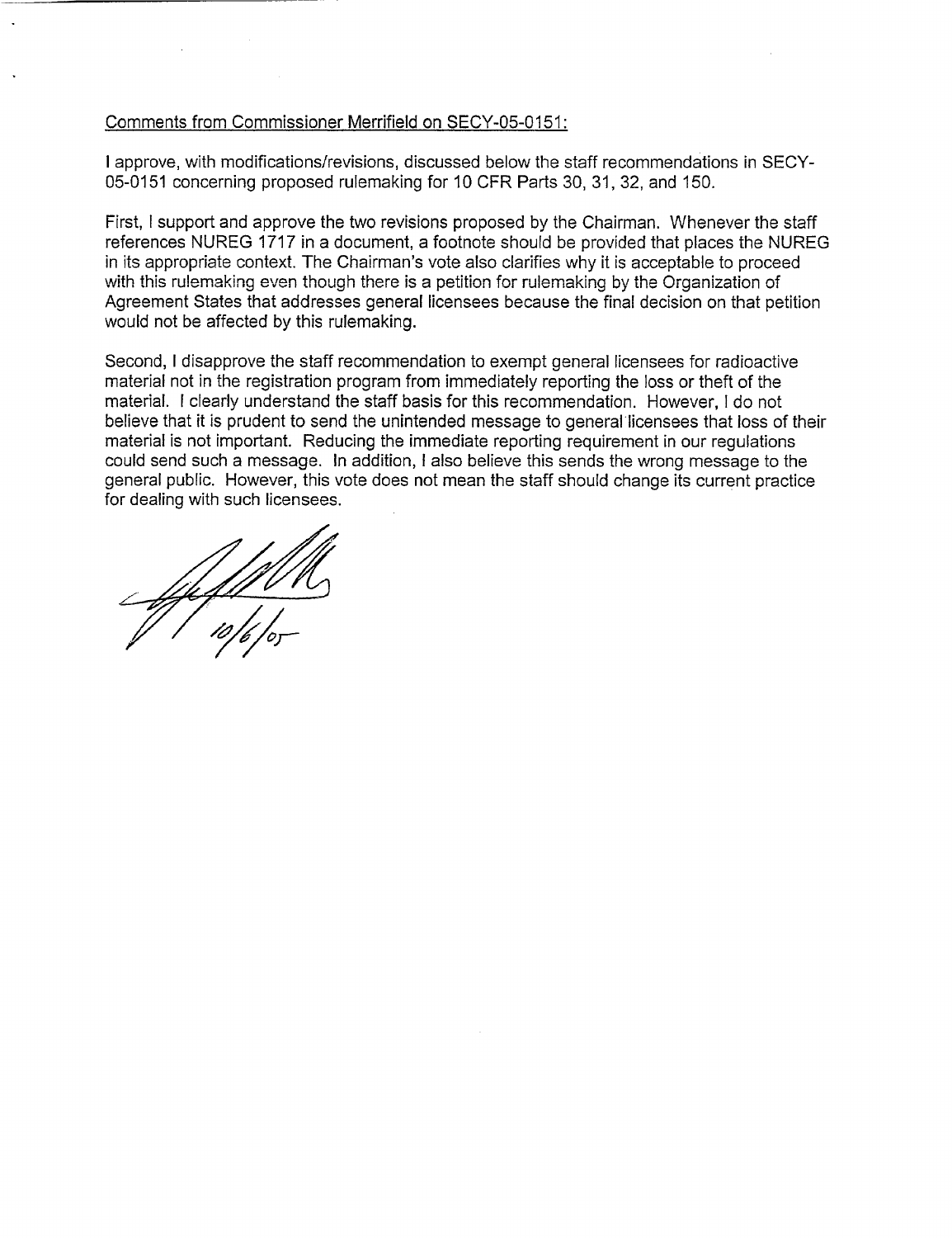## RESPONSE SHEET

- Annette Vietti-Cook, Secretary TO:
- COMMISSIONER JACZKO FROM:
- SUBJECT: SECY-05-0151 PROPOSED RULE: 10 CFR PARTS **30, 31, 32,** AND 150- EXEMPTIONS FROM LICENSING, GENERAL LICENSES, AND DISTRIBUTION OF BYPRODUCT MATERIAL: LICENSING AND REPORTING REQUIREMENTS (RIN 3150-AH41)

Approved  $X$  Disapproved  $X$  Abstain

Not Participating

COMMENTS: See attached comments.

SIGNATURE l  $\rightarrow$  the  $\prec$ / *//ul (* DATE

Entered on "STARS" Yes \_\_ No \_\_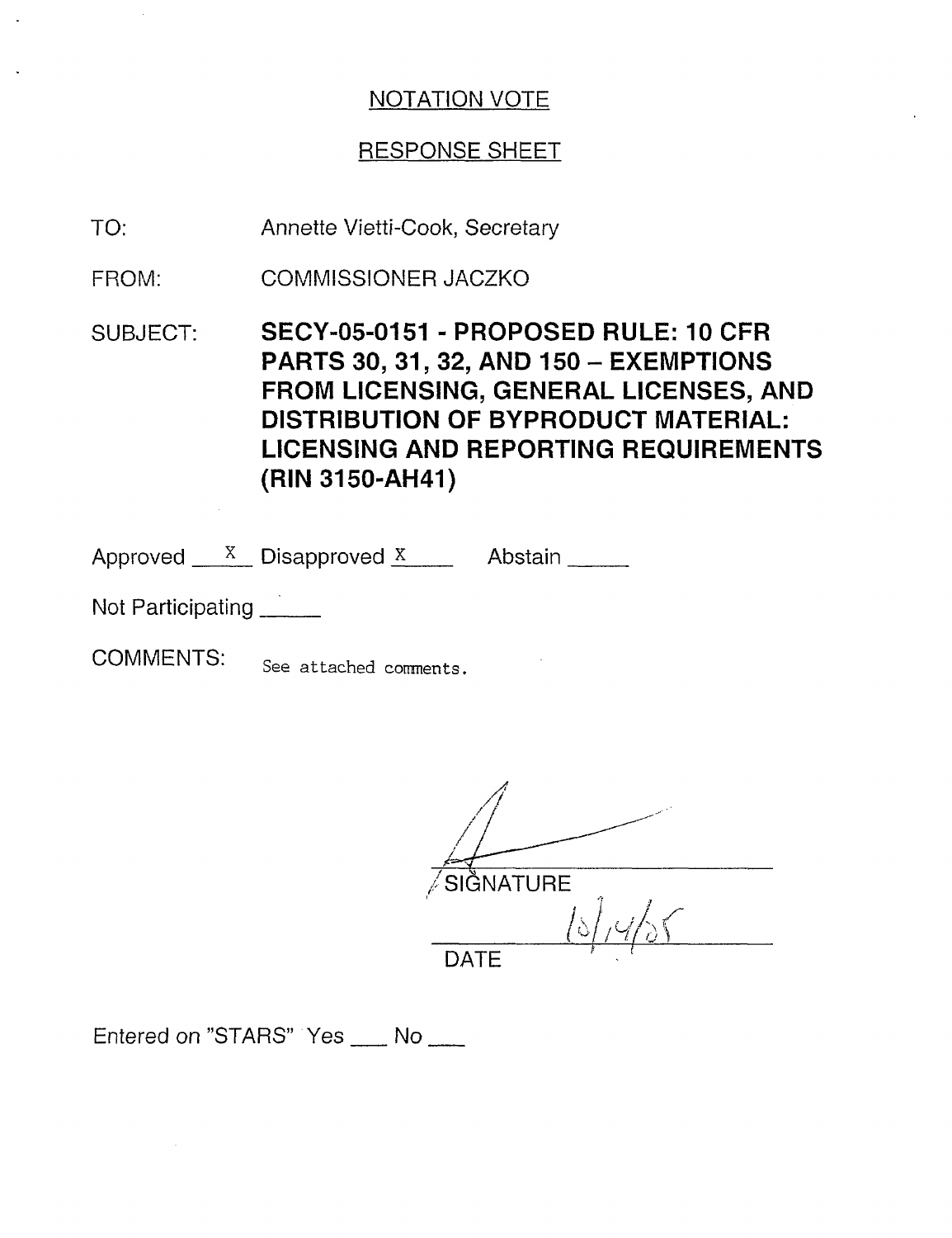#### **Commissioner Jaczko's Comment's on SECY-05-0151 Proposed Rule: 10 CFR Parts 30, 31, 32, and 150 - Exemptions From Licensing, General Licenses, and Distribution of Byproduct Material: Licensing and Reporting Requirements**

**I** approve in part and disapprove in part the staff recommendations in SECY-05-0151 that the Commission approve for publication in the Federal Register the proposed amendments to Parts 30, 31, 32, and 150. While I approve of the majority of the staff recommendations in this paper, I disapprove of the staff recommendation to exempt certain general licensees for radioactive material from immediately reporting the loss or theft of the material in accordance with §§ 31.5(c)(10) and 31.7(b).

Gregory B. Jaczko Date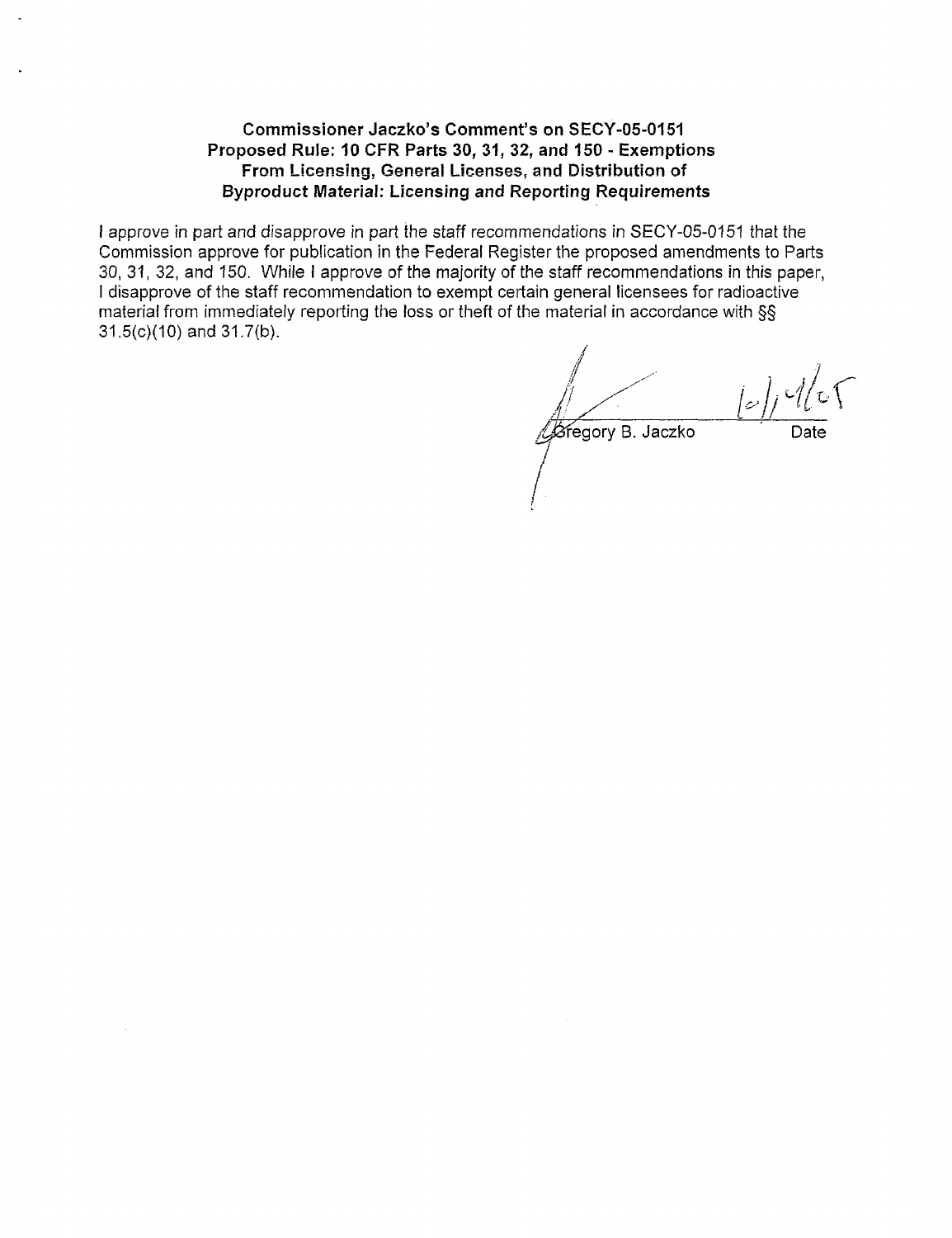## RESPONSE SHEET

- Annette Vietti-Cook, Secretary TO:
- COMMISSIONER LYONS FROM:
- SUBJECT: **SECY-05-0151 PROPOSED RULE: 10 CFR PARTS 30, 31, 32, AND 150** - **EXEMPTIONS FROM LICENSING, GENERAL LICENSES, AND DISTRIBUTION OF BYPRODUCT MATERIAL: LICENSING AND REPORTING REQUIREMENTS (RIN** 3150-AH41)

Abstain

Approved  $\frac{X}{\text{ in part}}$  Disapproved  $\frac{X}{\text{ in part}}$ 

Not Participating

COMMENTS:

See attached comments.

SIGNATURE.

 $10/12/05$ DATE

Entered on "STARS" Yes *V* No \_\_\_